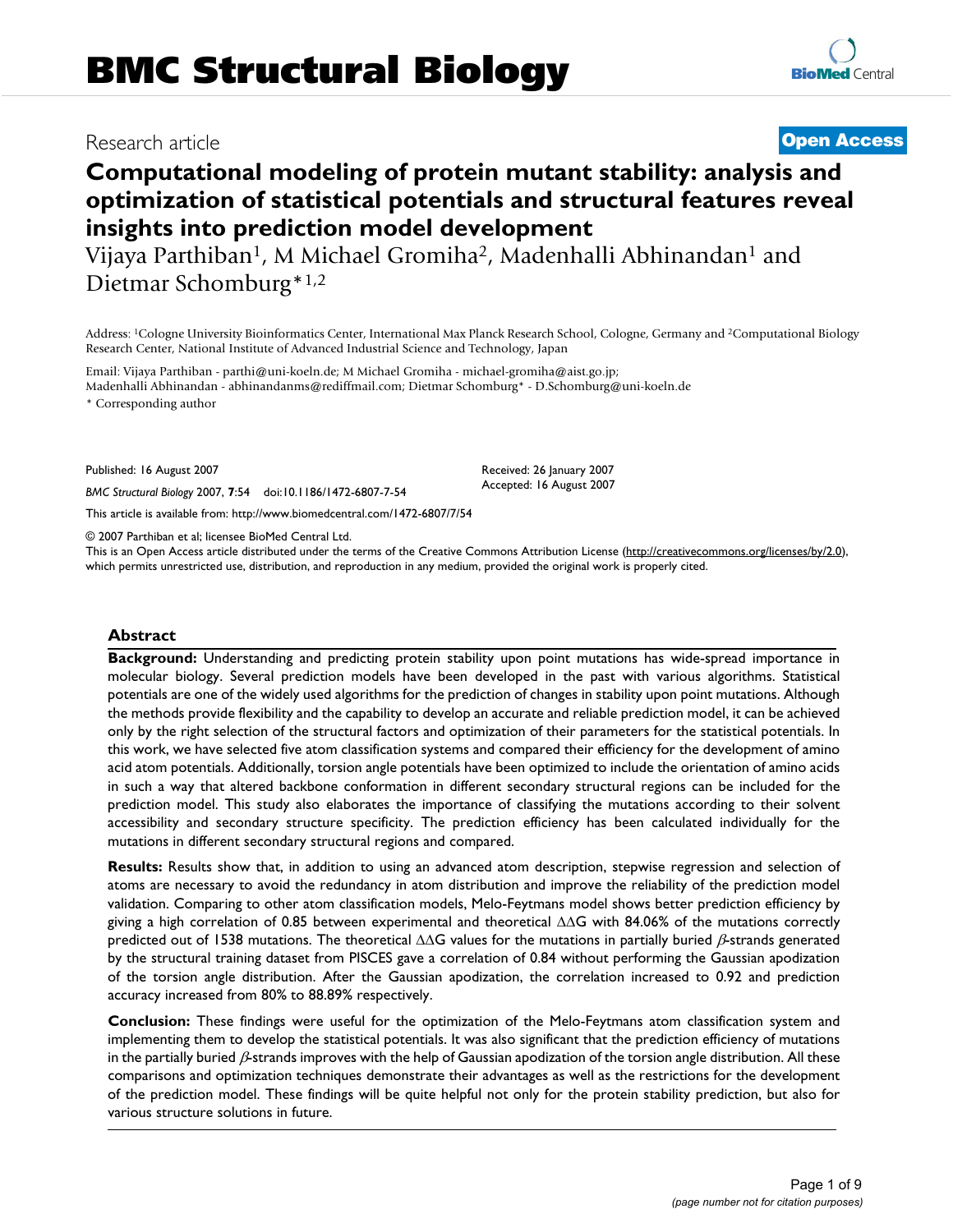## **Background**

Prediction of protein stability from structure is closely related to the prediction of structure from sequence, protein-protein and protein-ligand interactions [1], protein folding landscapes [2,3] and structure-function relationships [4]. Hence, it shares similar benefits and problems encountered by several methods available for those predictions. Knowledge-based potentials have been used in many aspects of protein structure solutions [5-10]. Hence, the prediction methods compared and optimized in this work are directly applicable for many such disciplines.

Several atom classification models [11-14] are available for the prediction of protein structure and stability with variable amount of success rates. There were also attempts to evaluate them [13] in order to select the one with the best definition suitable for a specific purpose. In this work, we have selected five classification models and compared them for their maximum efficiency in predicting protein stability. The atomic level organization of potentials for analyzing the radial distribution exhibits coverage of local and non-local interactions, and hence offers high accuracy for predictions [6]. As we described in our previous work [7], the energy functions are predominantly derived from the mean force potentials based on inverse Boltzmann's principle. Statistical methods were used to construct the prediction equation and eliminate the redundancy in the distribution of similar atoms in the atom model. This is especially important to ensure the reliability of prediction in the validation tests.

In our previous work [7], we evaluated the effect of torsion angle potentials and showed that their inclusion in the prediction increases the prediction accuracy. In this study, we have compared the torsion angle potentials with and without the Gaussian apodization in order to identify the mutations that adapt altered backbone torsion angles. Further, we have elaborated the work on the classification of mutations based on their solvent accessibility and secondary structure for improving the prediction efficiency and observed intuitive results in the development of prediction model. In our previous work, we compared the overall prediction efficiency of multiple prediction algorithms and evaluated the improvements of our own method. In general, some of the algorithms [15,16] were comparatively old and suffer from inadequacy due to lack of mutations. Few methods [17] and their improved versions [18,19] used a bigger dataset, but they used redundant mutation data which lead to unreliable prediction of protein stability. Cheng *et al*. [20] used SVMs and reported an accuracy of 84%. The current work differs by analysing the prediction efficiency independently for the mutations that are available in different regions of secondary structures and solvent accessibility. Additionally, five different atom classification models were taken and their prediction efficiencies were analysed. Results show that Melo-Feytmans model [21] offers better prediction efficiency compared to other atom classification models. Prediction efficiency of mutations in the partially buried  $\beta$ -strands improves with the help of Gaussian apodization of the torsion angle distribution. This leads to the conclusion that partially buried β-strands adapt altered backbone torsion angles in protein mutants.

#### **Methods**

#### *Atom Classification Models*

For the development of the protein stability prediction model, we selected five different atom classification methods for comparison. The first model classifies amino acid heavy atoms into 5 basic types: aliphatic and aromatic carbons, nitrogen, oxygen and sulphur. This is one of the simplest possible definitions for the amino acid atoms that can be used in a prediction model. For the second definition, we used 20 amino acid  $C\alpha$  atoms as the representatives of amino acids. Additionally, we used 3 advanced atom models namely Li-Nussinov [11], SATIS [14] and Melo-Feytmans [12,21] model. Li and Nussinov classified the amino acid heavy atoms into 24 different types that reflect the maximum variation in VDW contact radii. The classification criterion was based on the possible number of hydrogen bonds and/or covalent bonds that can be formed between two heavy atoms. The SATIS method classifies the heavy atoms into 28 types according to their covalent connectivity. The Melo-Feytmans model classifies the heavy atoms into 40 types according to their location (backbone/side-chain), connectivity and chemical nature. The definitions used by these classification methods are closely linked to protein structure and stability features and a comparison of these methods aids in the selection of an optimal model for the amino acid-atom potentials. Torsion angle potentials were retained without any change for this comparison. Pearson's correlation coefficient between the predicted and experimental ∆∆G values for 1538 mutations taken from thermal denaturation experiments was used as the quality criterion to compare these models. These mutations were mainly taken from the Protherm web database [22] and the literature [7]. Additionally, prediction accuracy of mutations (correctly predicted as stabilizing or destabilizing) was observed together with the correlation coefficient.

#### *Effect of Gaussian Apodization and Torsion Angle Potentials*

As we described in our previous work [7], torsion angle potentials  $(f(\phi, \psi))$  were developed using the main backbone torsion angles  $\phi$  and  $\psi$ .

$$
f(\phi,\psi) = \frac{1}{2\pi\sigma^2} \cdot A(\phi,\psi) \tag{1}
$$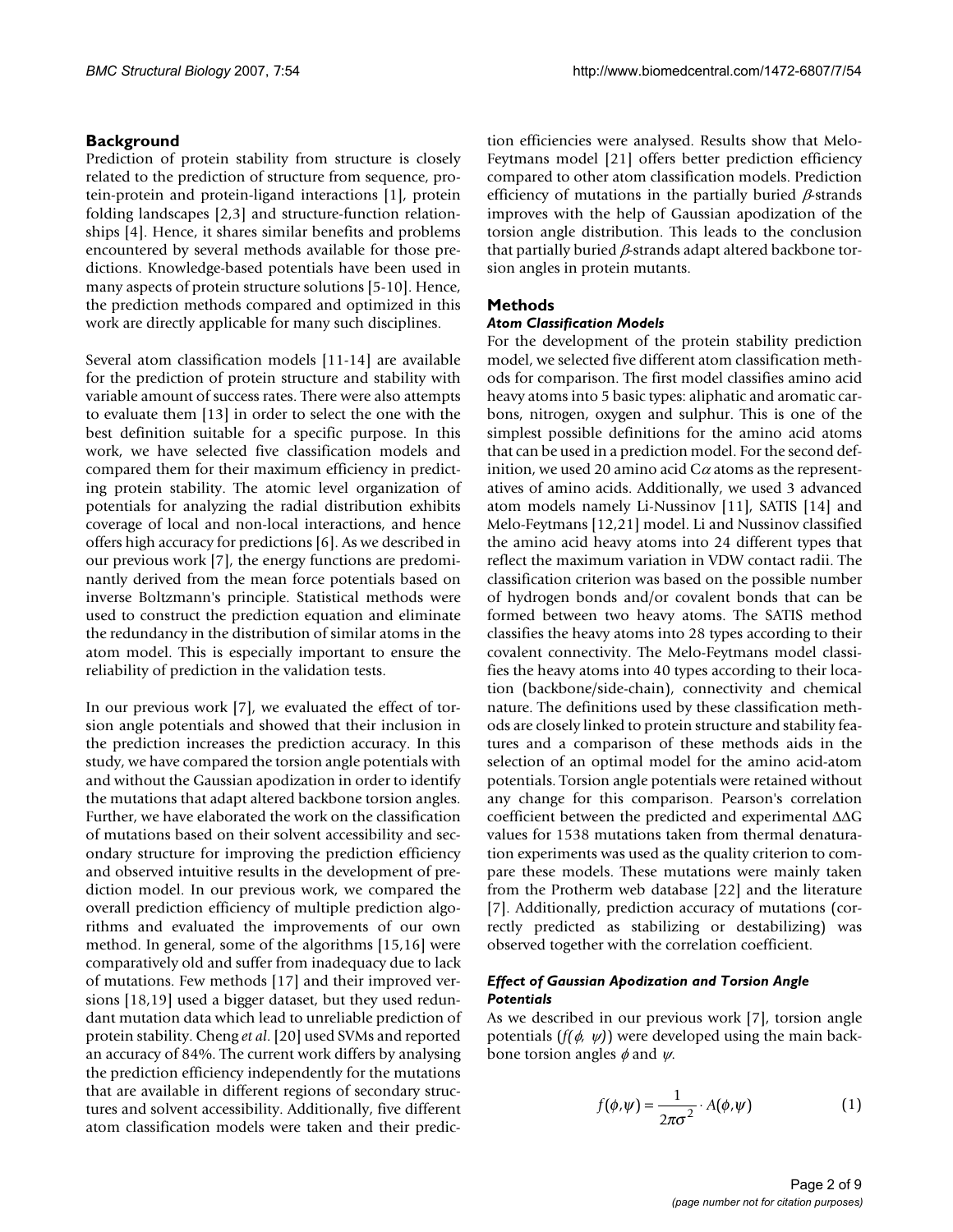Here,  $\sigma$  is the standard deviation. The torsion angle distribution was normalized with a standard procedure using the circular apodization function  $(A(\phi, \psi))$  for  $\phi$  and  $\psi$ having the bivariate normal distribution. Apodization of torsion angle distribution enables the mutants to adapt slightly altered backbone torsion angle combinations. This improves the accuracy in predictions by assigning favorable energy values to the neighboring values of frequently encountered torsion angle  $(\phi \psi)$  combinations. Apodization is carried out by the Gaussian function although other variants (Blackman, Hamming or Connes apodization functions [23]) may contribute similarly to the torsion angle distribution:

$$
A(\phi,\psi) = e^{-\left(\frac{(\phi-\mu_{\phi})^2 + (\psi-\mu_{\psi})^2}{2\sigma^2}\right)}
$$
(2)

Here,  $\mu_{\phi}$  and  $\mu_{\psi}$  are the degrees of torsion angle alterations. When large numbers of protein structures are used from the structural training datasets, the torsion angle distribution is observed accurately having sufficient counts for many torsion angle combinations. In order to achieve the best prediction results, the maximum values of  $\mu_\phi$  and  $\mu_\psi$  (Equation 2) were optimized so that the girth around the  $\phi \psi$  peaks is adjusted accordingly to produce the best prediction efficiency with higher correlation with experimental ∆∆G.

In order to ensure that the effect of the Gaussian function is not influenced by varying number of torsion angle combinations that may exist in different structural training datasets, three different datasets were taken for the development of torsion angle potentials: a non-redundant dataset with 4024 protein chains derived from PISCES [24], a non-redundant dataset (40% sequence identity cut-off) from SCOP-ASTRAL [25] and the Top500 [26] dataset which has been used previously as representative torsion angle dataset by others.

#### *Regression Methods*

Multiple regression method with forward stepwise selection was used to fit the theoretically calculated energy values from atom distribution with the experimental ∆∆G. Here, the atoms were fit with experimental data using dynamic regression coefficients. These regression coefficients were calculated for all the atoms and torsion angle potential, by regressing the calculated stabilisation energy values with the experimental ∆∆G. Prediction algorithms were developed individually for the five atom models and their results were compared. The equations were separately calculated for the mutations classified into various structural regions. The optimization process was also carried out for different regions using the same algorithm.

This enables us to compare the prediction ability of the selected atom models across the structural regions.

As we described in our previous publication, we have used the correlation coefficient between the predicted and experimental ∆∆G of 1538 point mutations derived from the thermal denaturation experiments. The correlation coefficients from five atom classification models across different structural regions were compared. The prediction model with higher correlation between the experimental and predicted ∆∆G is considered a better model.

#### *Cross Validation Tests*

Three independent cross-validation tests were used to prove that the statistical potentials from atom types and torsion angles can be used to develop an efficient prediction model: Split-sample, jack-knife and k-fold cross-validation tests. For the split-sample validation, the total mutation dataset was broken into two representative datasets. It was made sure that mutations from different structural regions were equally populated in these two datasets every time. The prediction equation was developed from one dataset and the same was applied to the other. For the jack-knife test, every single mutation was individually tested with the equation developed from the remaining mutations. For k-fold cross validation, 3-, 4- and 5-folds were considered where the mutation dataset was broken into 3, 4 and 5 representative datasets and tested against each other.

#### **Results and discussion**

The correlation coefficient (Fig. 1) and prediction accuracy (Fig. 2) of all the atom models were derived separately and compared. The Melo-Feytmans model showed the best results among all the atom classification models followed by the SATIS atom model (Fig. 1). The former showed a correlation of 0.85 with 84.06% of the mutations correctly predicted out of 1538 mutations. The SATIS model showed a slightly reduced correlation of 0.82 with 82.96% of mutations correctly predicted. Correlation and prediction accuracy gradually reduced for other atom models that had less number of atom types. It can be concluded that the size of the atom model is directly proportional to the increase in correlation. This is due to an elaborate definition of protein environment of any bigger atom model. However, a statistical problem of overfitting of the atom types cannot be averted for a bigger atom model definition, since the regression method has too many parameters (predictors or atoms) offered by a bigger atom model. An absurd model may fit perfectly, if the model has enough complexity by comparison to the amount of available mutation data. In addition, it may end up with multiple prediction models that are significantly different, yet offer equally good correlation between experimental and predicted ∆∆G values due to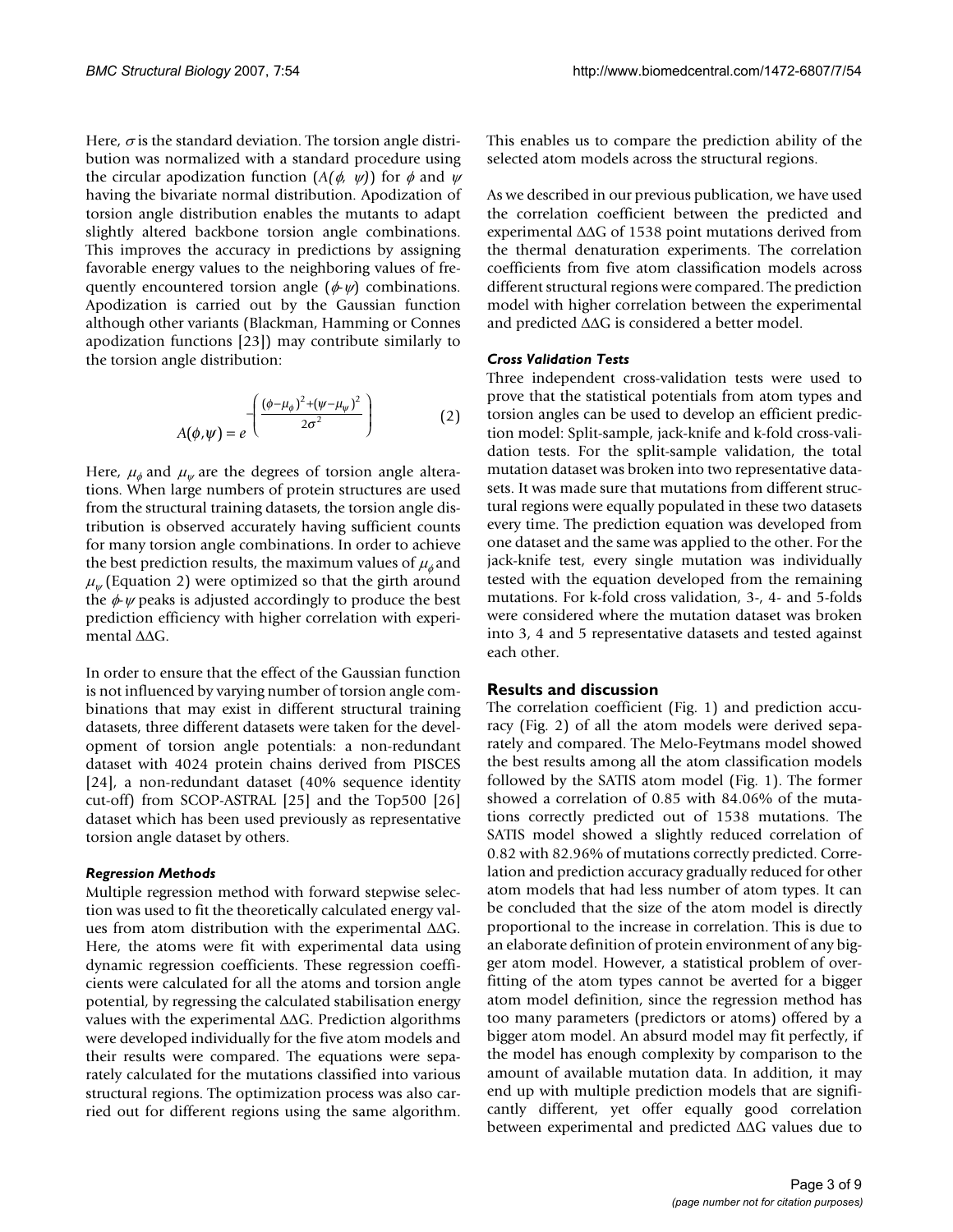over-fitting of atom parameters. Moreover, the prediction model requires the simplest possible atom classification system to ensure its reliability and to pass multiple validation tests. Hence, the solution for this problem was to use a smaller atom classification model, either statistically reduced or a model being small by default. So, the selection of specific atom types using their statistical significance, combined with stepwise linear regression was carried out to reduce the number of atom types. We proved in our previous publication that these statistical models provided good correlation between predicted and experimental ∆∆G, where the reduced Melo-Feytmans atom classification system performed better than other atom models [7].

To get further insight on the capacity of these atom models, protein environment specific prediction efficiency was also analyzed. The prediction algorithm using these atom models showed a good correlation for the mutations in the buried and exposed region compared to partially buried region of the protein. For the Melo-Feytmans model, a correlation of 0.84 was observed for the mutations in the buried helix regions (Fig. 1: ASA/SS classified structural region 1). The correlation slightly decreased to 0.81 and 0.71 for the mutations in the partially buried region of protein (Fig. 1: ASA/SS classified structural regions 2 and 3 respectively). However, the correlation increased in the exposed region of the helices (Fig. 1: structural region 4). Similar effect was observed for all the other atom models in almost all structural regions.

A decrease in the correlation between experimental and theoretical ∆∆G was observed in partially buried regions of the protein for all the models (Fig. 1). It can be clearly seen that all atom models predict mutations in buried and exposed regions very well compared to the partially buried region. Due to high conservation of atom distribution in compact structural regions of proteins and the atom potentials' ability to include hydrophobic interactions, the prediction model showed consistently good results in buried structural regions. In the partially buried helix residues, the prediction model showed slightly decreased correlation and prediction accuracy because it could not assess the stabilizing effect of some of these residues, since the parameters from atom potentials were not as effective as in the buried regions.

Parallel and anti-parallel  $\beta$ -strands are different in their hydrogen bonding patterns. They were not distinguished because a smaller number of mutations were found in strands and a dedicated prediction model for each of them would not be feasible. In the mutation dataset, there were more stabilizing mutations in partially buried turns and coils. These residues tend to achieve stability due to the



# Prediction efficiency of Figure 1 atom models – correlation for prediction for predicting thermal  $\sim$

**Prediction efficiency of atom models – correlation** for predicting thermal ∆∆G values. Structural environment specific comparison of 5 different atom classification models used in the prediction of changes in protein stability. Correlation (1) and prediction accuracy (2) for predicting thermal ∆∆G values. Prediction efficiencies in 11 different structural regions were compared using CL11 classification method [7]. This method classifies mutations into 11 structural regions [helices (0–2, 2–30, 30– 60, 60+), strands (0–5, 5–35, 35+) and others (0–10, 10–42, 42–67, 67+)]. MF40, SA28 and LN24 stand for the Melo-Feytmans, SATIS and Li-Nussinov atom models respectively.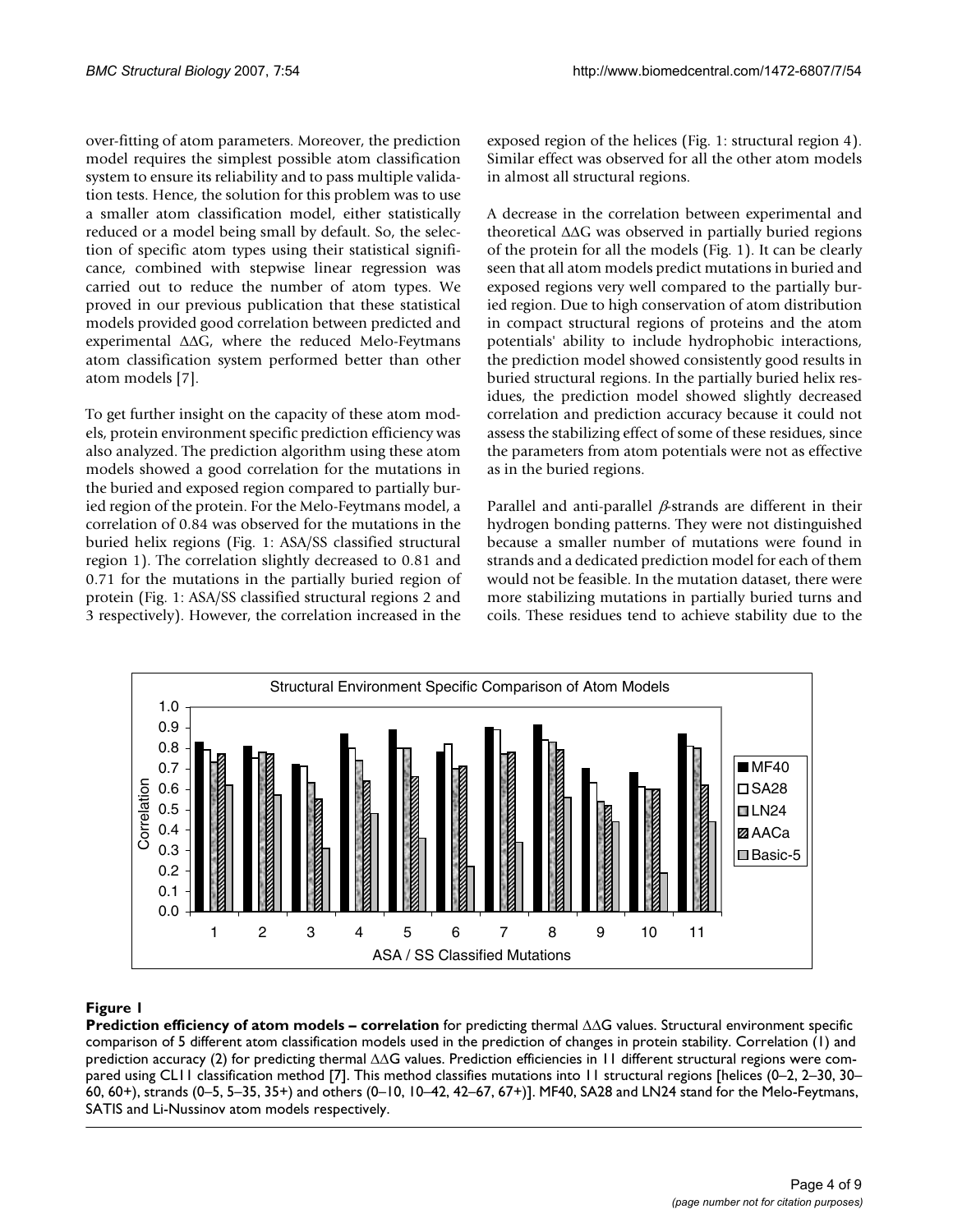

#### Prediction efficiency of atom **Figure 2** models – prediction accuracy for predicting thermal ∆∆G values

**Prediction efficiency of atom models – prediction accuracy** for predicting thermal ∆∆G values. Structural environment specific comparison of 5 different atom classification models used in the prediction of changes in protein stability. Correlation (1) and prediction accuracy (2) for predicting thermal ∆∆G values. Prediction efficiencies in 11 different structural regions were compared using CL11 classification method [7]. This method classifies mutations into 11 structural regions [helices (0–2, 2–30, 30–60, 60+), strands (0–5, 5–35, 35+) and others (0–10, 10–42, 42–67, 67+)]. MF40, SA28 and LN24 stand for the Melo-Feytmans, SATIS and Li-Nussinov atom models respectively.

formation of favorable new interactions. These interactions are newly established due to the flexibility of side chains in the partially buried region.

The mutations in the exposed region were also found to have higher correlation with the experimental ∆∆G. These mutations are influenced by many unknown medium and long range interactions. Usually, statistical potentials are better than empirical energy functions in assessing the unknown medium and long range interactions [27,28]. Exposed turns and coils are highly flexible regions in proteins which are mostly involved in initiating the foldingunfolding transition. Long range interactions play a significant role in all these cases [7]. Due to this reason, they mainly initiate the unfolding process, even as a result of slight changes in environmental conditions. Stabilizing and destabilizing mutations were equal in number and easily distinguished in this region. Thus, the statistical potentials combined with classification of structural regions, are more effective in these structural regions and help us to overcome the previously reported problems [6] to develop an efficient prediction model.

The correlation for the mutations in partially buried strands (ASA/SS classified structural region 6 in fig. 1) for the Melo-Feytmans model was slightly lower (correlation coefficient =  $0.78$ ), compared to the correlation  $(0.82)$ observed for the SATIS model. This was the only case for better performance of a smaller atom model, which is due to the over-fitting of the data by the Melo-Feytmans model. This behavior further supports the necessity of dimensionality reduction techniques to optimize the size of atom models. We used multicolinearity diagnostics and stepwise regression to eliminate this over-fitting effect in all structural regions and showed a reliable prediction model earlier [7]. Prediction accuracy (%) was found to be similar to the observed correlation coefficient between predicted and experimental ∆∆G, although there were minor exceptions in some structural regions. However, correlation is given higher importance in such cases because a high correlation with ∆∆G always supports the majority of mutations to be correctly predicted as stabilizing or destabilizing, but it's not vice versa.

Although we showed in our previous publication that the Gaussian function improved the overall prediction efficiency, it would be of particular interest to analyze and learn which secondary structural regions benefit from this function. Fig. 3 and Fig. 4 show the Boltzmann's energy values calculated from the torsion angle distribution of Gly before and after the Gaussian apodization respectively. Apodization was done for the maximum of 7 degrees in either direction for both the angles  $\phi$  and  $\psi$ . This leaves us with 196 combinations from the  $\phi \psi$  distribution (Fig 4).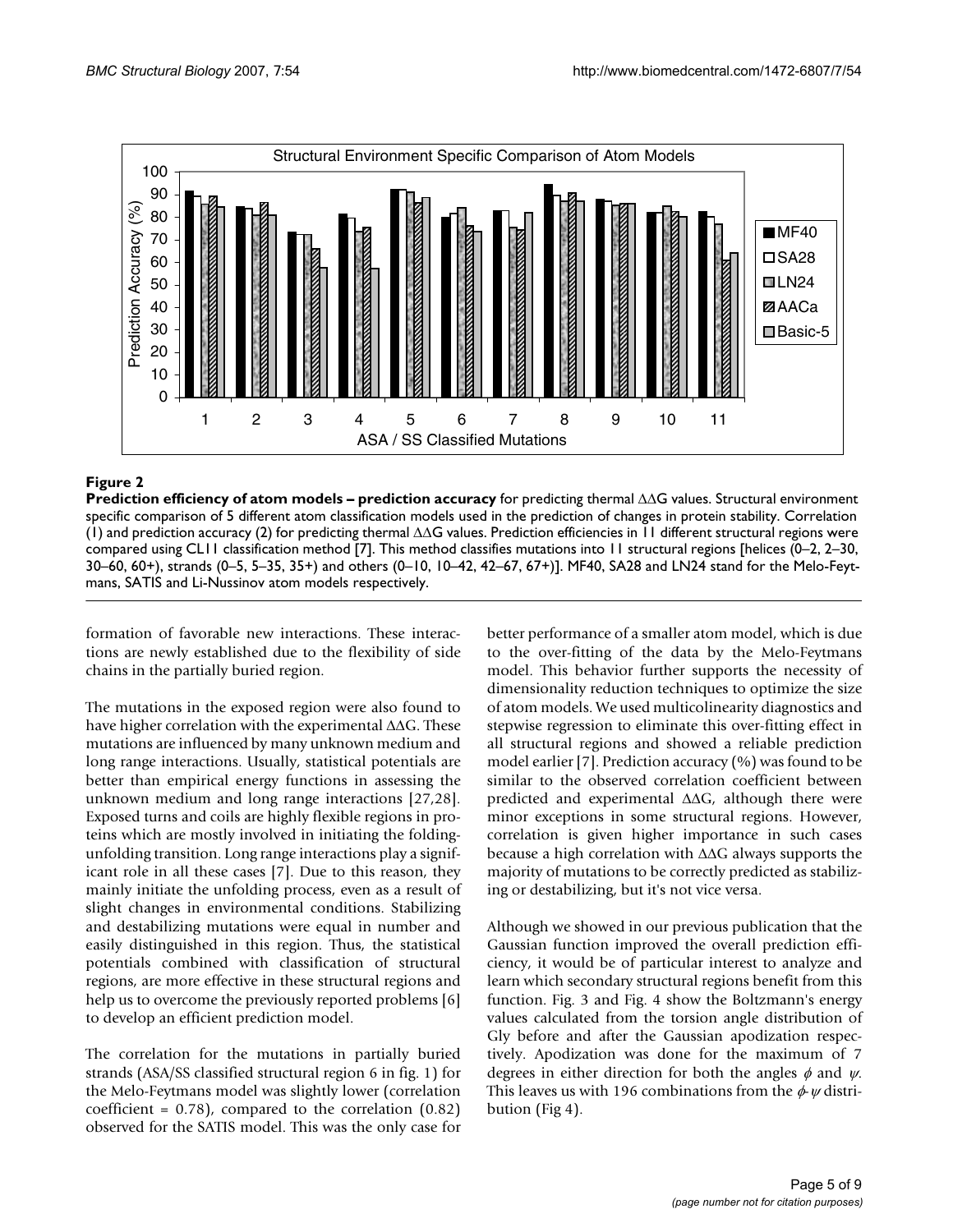

## Effects of Gaussian apodization of to **Figure 3** rsion angles – energy values calculated before the Gaussian apodization

**Effects of Gaussian apodization of torsion angles –** energy values calculated before the Gaussian apodization. Boltzmann's energy distribution derived from torsion angles  $\phi$  and  $\psi$  for the amino acid Gly. Corners of the distribution graphs are denoted with sharp legs/edges (shown up or down depending on general distribution data value). Figure 3 shows the energy values calculated before the Gaussian apodization.



#### Effects of Gaussian apodization of to **Figure 4** rsion angles – energy values calculated after the Gaussian apodization

**Effects of Gaussian apodization of torsion angles –** energy values calculated after the Gaussian apodization. Boltzmann's energy distribution derived from torsion angles  $\phi$  and  $\psi$  for the amino acid Gly. Corners of the distribution graphs are denoted with sharp legs/edges (shown up or down depending on general distribution data value). Figure 4 shows the energy values calculated after the Gaussian apodization.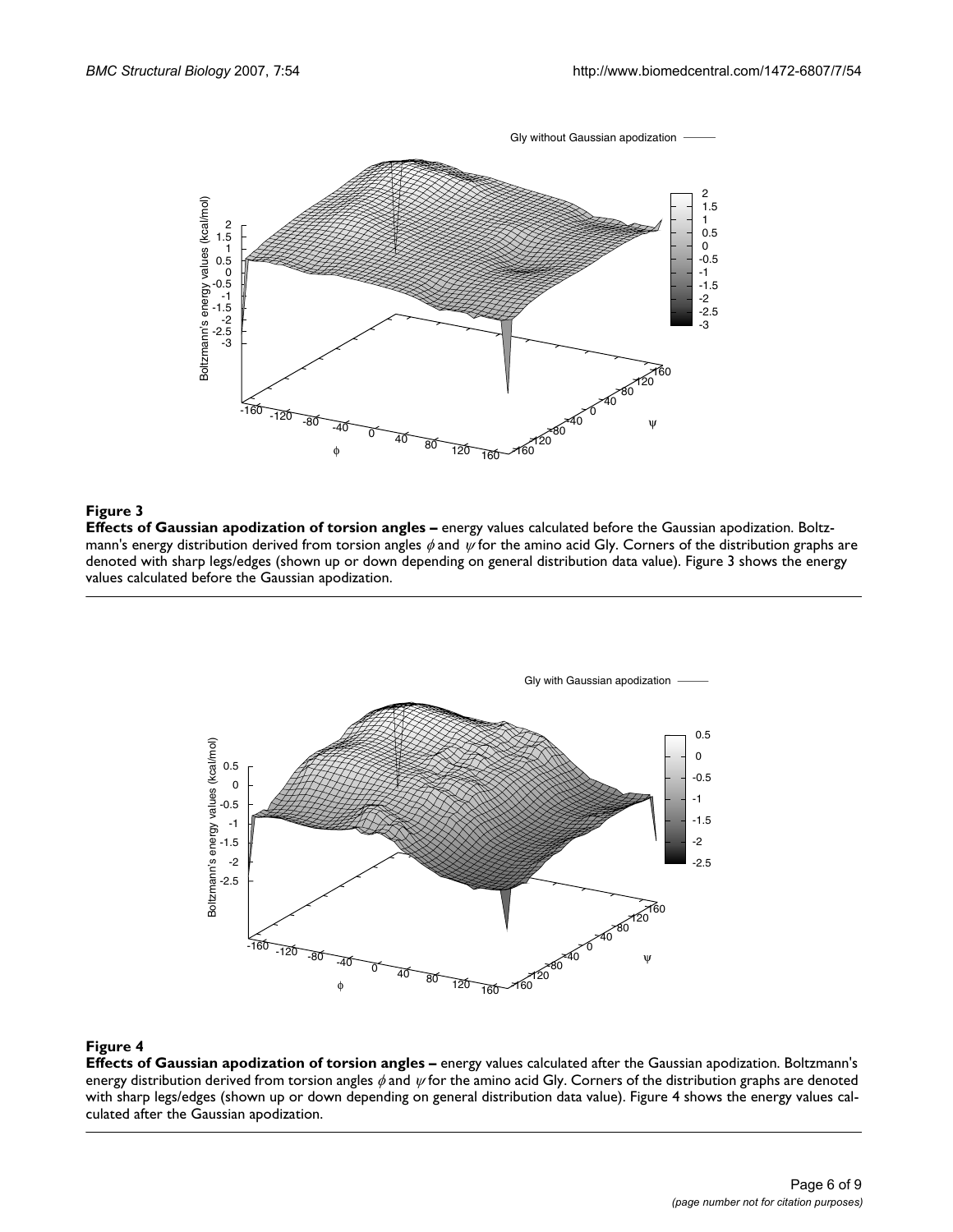Fig. 5 compares the correlation coefficient between predicted and experimental ∆∆G values across the secondary structural regions. Results show that, with respect to other structural regions, mutations in exposed  $\beta$ -strands are predicted more efficiently after applying the Gaussian apodization. The theoretical ∆∆G values for the mutations in partially buried  $\beta$ -strands generated by the structural training dataset from PISCES gave a correlation of 0.84 without performing the Gaussian apodization of the torsion angle distribution. After the Gaussian apodization, the correlation increased to 0.92 and prediction accuracy increased from 80% to 88.89% respectively. Since these mutations are not in the compact region, they have higher levels of flexibility and achieve a stabilizing conformation even after a significant change in backbone torsion angles  $\phi$  and  $\psi$ . Comparing to other structural training datasets considered for the torsion angle potential, PISCES performed better in many of the secondary structural regions (Fig 5, 6). This study leads to further optimize the Gaussian function in future in such a way that every structural region will assume unique parameters (angle bins, maximum degrees of flexibility). For the model validation, we reported in our previous publication that the split-sample validation gave a correlation (standard error) of 0.87 (0.71 kcal/mol) for the training dataset, and 0.77 (0.95 kcal/mol) for the representative test dataset. Correctly predicted mutations for the training and test datasets were observed to be 84.6% and 81.6% respectively. For selected methods of three, four and five subsets of dataset breakage, the average correlation (standard error) was observed to be 0.75 (0.99 kcal/mol) with 81% of the mutations correctly predicted. This shows that the prediction model can be used for protein stability predictions. After removing 20 outliers observed during the above validation tests, jack-knife validation was carried out which gave a correlation coefficient of 0.70 (1.17 kcal/mol) with prediction efficiency of 77.84%. These validation tests were highly supportive for using the prediction algorithm for further analyses in the current work that include the comparison of atom classification models and the effect of Gaussian apodization.

# **Conclusion**

We have compared multiple atom classification models and optimized the final prediction model (Melo-Feytmans) using statistical methods and other structural features to predict protein stability changes upon point mutations. Moreover, we have also compared the prediction efficiency of the model in multiple secondary structural regions. We have also demonstrated the efficiency of the Gaussian apodization for the torsion angle potentials and simultaneously compared the different structural training datasets for the influence on the development of the torsion angle potentials. All these comparisons and



## ∆∆Prediction efficiency of structura **Figure 5** G values l training datasets & Gaussian apodization – Correlation for predicting mutations with thermal

**Prediction efficiency of structural training datasets & Gaussian apodization - Correlation for predicting mutations** with thermal ∆∆G values. Comparison of structural training datasets to render torsion angle potentials. For the atom potentials, the PISCES dataset was used as structural training dataset. For the torsion angle potentials, 3 datasets were compared: PISCES, SCOP-ASTRAL and Top500. Correlation and prediction accuracy for predicting mutations with thermal ∆∆G values. PISCES-GA and PISCES denote respectively, the datasets used with and without Gaussian apodization.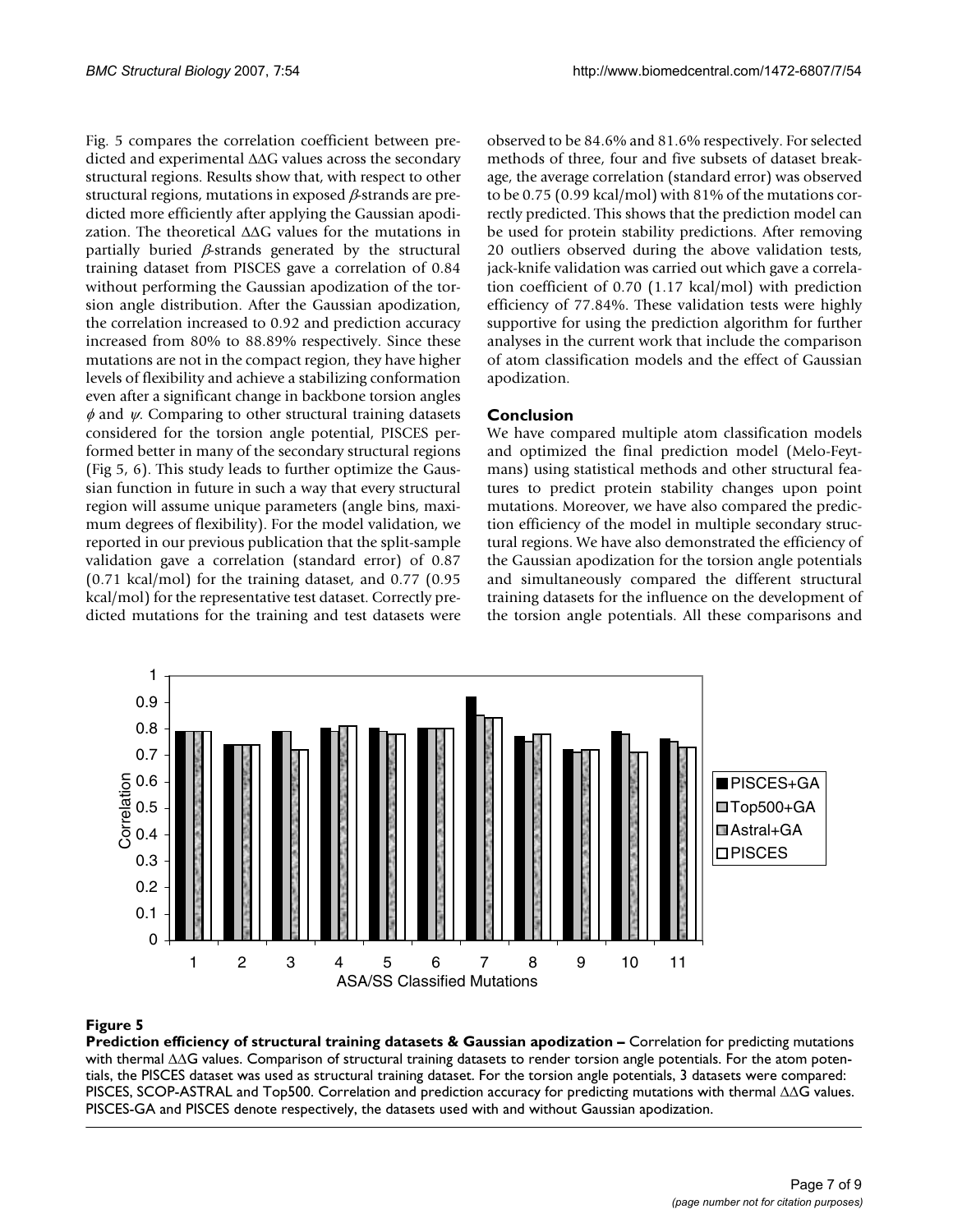

#### thermal Prediction efficiency of structural training **Figure 6**∆∆G values datasets & Gaussian apodization – Prediction accuracy for predicting mutations with

**Prediction efficiency of structural training datasets & Gaussian apodization –** Prediction accuracy for predicting mutations with thermal ∆∆G values. Comparison of structural training datasets to render torsion angle potentials. For the atom potentials, the PISCES dataset was used as structural training dataset. For the torsion angle potentials, 3 datasets were compared: PISCES, SCOP-ASTRAL and Top500. Correlation (5) and prediction accuracy (6) for predicting mutations with thermal ∆∆G values. PISCES-GA and PISCES denote respectively, the datasets used with and without Gaussian apodization.

optimization techniques demonstrate their advantages as well as the restrictions for the development of the prediction model. These findings will be helpful not only for the protein stability prediction, but also for various structure solutions in future.

# **Authors' contributions**

VP, MMG and DS conceived the study. VP developed the algorithm, carried out the computations and analyzed the results. MMG created the dataset and MA provided support in organizing the dataset and doing few analyses. VP prepared the manuscript and MMG revised the manuscript. DS contributed on various discussions and provided guidance in developing the algorithm. All authors read and approved the manuscript.

#### **Acknowledgements**

This work is supported by the IMPRS (International Max Planck Research School, MPIZ, Cologne) and the CUBIC project funded by the BMBF (Federal Ministry of Education and Research), Germany. This work is a part of the Ph.D. work by the first author. These projects also provided travel fellowships to international conferences (ISMB 2004, 2005 and ECCB 2005).

#### **References**

Zhang C, Liu S, Zhu Q, Zhou Y: [A knowledge-based energy func](http://www.ncbi.nlm.nih.gov/entrez/query.fcgi?cmd=Retrieve&db=PubMed&dopt=Abstract&list_uids=15801826)**[tion for protein-ligand, protein-protein, and protein-DNA](http://www.ncbi.nlm.nih.gov/entrez/query.fcgi?cmd=Retrieve&db=PubMed&dopt=Abstract&list_uids=15801826) [complexes.](http://www.ncbi.nlm.nih.gov/entrez/query.fcgi?cmd=Retrieve&db=PubMed&dopt=Abstract&list_uids=15801826)** *J Med Chem* 2005, **48(7):**2325-2335.

- 2. Fersht AR: **[Characterizing transition states in protein folding:](http://www.ncbi.nlm.nih.gov/entrez/query.fcgi?cmd=Retrieve&db=PubMed&dopt=Abstract&list_uids=7773750) [an essential step in the puzzle.](http://www.ncbi.nlm.nih.gov/entrez/query.fcgi?cmd=Retrieve&db=PubMed&dopt=Abstract&list_uids=7773750)** *Curr Opin Struct Biol* 1995, **5(1):**79-84.
- 3. Martinez JC, Pisabarro MT, Serrano L: **[Obligatory steps in protein](http://www.ncbi.nlm.nih.gov/entrez/query.fcgi?cmd=Retrieve&db=PubMed&dopt=Abstract&list_uids=9699637) [folding and the conformational diversity of the transition](http://www.ncbi.nlm.nih.gov/entrez/query.fcgi?cmd=Retrieve&db=PubMed&dopt=Abstract&list_uids=9699637) [state.](http://www.ncbi.nlm.nih.gov/entrez/query.fcgi?cmd=Retrieve&db=PubMed&dopt=Abstract&list_uids=9699637)** *Nat Struct Biol* 1998, **5(8):**721-729.
- 4. Beadle BM, Shoichet BK: **[Structural bases of stability-function](http://www.ncbi.nlm.nih.gov/entrez/query.fcgi?cmd=Retrieve&db=PubMed&dopt=Abstract&list_uids=12144785) [tradeoffs in enzymes.](http://www.ncbi.nlm.nih.gov/entrez/query.fcgi?cmd=Retrieve&db=PubMed&dopt=Abstract&list_uids=12144785)** *J Mol Biol* 2002, **321(2):**285-296.
- 5. Hoppe C, Schomburg D: **[Prediction of protein thermostability](http://www.ncbi.nlm.nih.gov/entrez/query.fcgi?cmd=Retrieve&db=PubMed&dopt=Abstract&list_uids=16155198) [with a direction- and distance-dependent knowledge-based](http://www.ncbi.nlm.nih.gov/entrez/query.fcgi?cmd=Retrieve&db=PubMed&dopt=Abstract&list_uids=16155198) [potential.](http://www.ncbi.nlm.nih.gov/entrez/query.fcgi?cmd=Retrieve&db=PubMed&dopt=Abstract&list_uids=16155198)** *Protein Sci* 2005, **14(10):**2682-2692.
- 6. Khatun J, Khare SD, Dokholyan NV: **Can contact potentials reli-**<br>ably predict stability of proteins? | Mol Biol 2004, [ably predict stability of proteins?](http://www.ncbi.nlm.nih.gov/entrez/query.fcgi?cmd=Retrieve&db=PubMed&dopt=Abstract&list_uids=15037081) **336(5):**1223-1238.
- 7. Parthiban V, Gromiha MM, Hoppe C, Schomburg D: **[Structural](http://www.ncbi.nlm.nih.gov/entrez/query.fcgi?cmd=Retrieve&db=PubMed&dopt=Abstract&list_uids=17068801) analysis and prediction of protein mutant stability using dis[tance and torsion potentials: role of secondary structure and](http://www.ncbi.nlm.nih.gov/entrez/query.fcgi?cmd=Retrieve&db=PubMed&dopt=Abstract&list_uids=17068801) [solvent accessibility.](http://www.ncbi.nlm.nih.gov/entrez/query.fcgi?cmd=Retrieve&db=PubMed&dopt=Abstract&list_uids=17068801)** *Proteins* 2007, **66(1):**41-52.
- 8. Parthiban V, Gromiha MM, Schomburg D: **[CUPSAT: prediction of](http://www.ncbi.nlm.nih.gov/entrez/query.fcgi?cmd=Retrieve&db=PubMed&dopt=Abstract&list_uids=16845001) [protein stability upon point mutations.](http://www.ncbi.nlm.nih.gov/entrez/query.fcgi?cmd=Retrieve&db=PubMed&dopt=Abstract&list_uids=16845001)** *Nucleic Acids Res* 2006:W239-242.
- 9. Samudrala R, Moult |: [An all-atom distance-dependent condi](http://www.ncbi.nlm.nih.gov/entrez/query.fcgi?cmd=Retrieve&db=PubMed&dopt=Abstract&list_uids=9480776)**[tional probability discriminatory function for protein struc](http://www.ncbi.nlm.nih.gov/entrez/query.fcgi?cmd=Retrieve&db=PubMed&dopt=Abstract&list_uids=9480776)[ture prediction.](http://www.ncbi.nlm.nih.gov/entrez/query.fcgi?cmd=Retrieve&db=PubMed&dopt=Abstract&list_uids=9480776)** *J Mol Biol* 1998, **275(5):**895-916.
- 10. Zhang C, Liu S, Zhou Y: **[Accurate and efficient loop selections](http://www.ncbi.nlm.nih.gov/entrez/query.fcgi?cmd=Retrieve&db=PubMed&dopt=Abstract&list_uids=14739324) [by the DFIRE-based all-atom statistical potential.](http://www.ncbi.nlm.nih.gov/entrez/query.fcgi?cmd=Retrieve&db=PubMed&dopt=Abstract&list_uids=14739324)** *Protein Sci* 2004, **13(2):**391-399.
- 11. Li AJ, Nussinov R: **[A set of van der Waals and coulombic radii](http://www.ncbi.nlm.nih.gov/entrez/query.fcgi?cmd=Retrieve&db=PubMed&dopt=Abstract&list_uids=9672047) [of protein atoms for molecular and solvent-accessible sur](http://www.ncbi.nlm.nih.gov/entrez/query.fcgi?cmd=Retrieve&db=PubMed&dopt=Abstract&list_uids=9672047)[face calculation, packing evaluation, and docking.](http://www.ncbi.nlm.nih.gov/entrez/query.fcgi?cmd=Retrieve&db=PubMed&dopt=Abstract&list_uids=9672047)** *Proteins* 1998, **32(1):**111-127.
- 12. Melo F, Feytmans E: **[Assessing protein structures with a non](http://www.ncbi.nlm.nih.gov/entrez/query.fcgi?cmd=Retrieve&db=PubMed&dopt=Abstract&list_uids=9571028)[local atomic interaction energy.](http://www.ncbi.nlm.nih.gov/entrez/query.fcgi?cmd=Retrieve&db=PubMed&dopt=Abstract&list_uids=9571028)** *J Mol Biol* 1998, **277(5):**1141-1152.
- 13. Mintseris J, Weng Z: **[Optimizing protein representations with](http://www.ncbi.nlm.nih.gov/entrez/query.fcgi?cmd=Retrieve&db=PubMed&dopt=Abstract&list_uids=15712119) [information theory.](http://www.ncbi.nlm.nih.gov/entrez/query.fcgi?cmd=Retrieve&db=PubMed&dopt=Abstract&list_uids=15712119)** *Genome Inform* 2004, **15(1):**160-169.
- 14. Mitchell JBO, Alex A, Snarey M: **SATIS: Atom Typing from Chemical Connectivity.** *J Chem Inf Model* 1999, **39(4):**751-757.